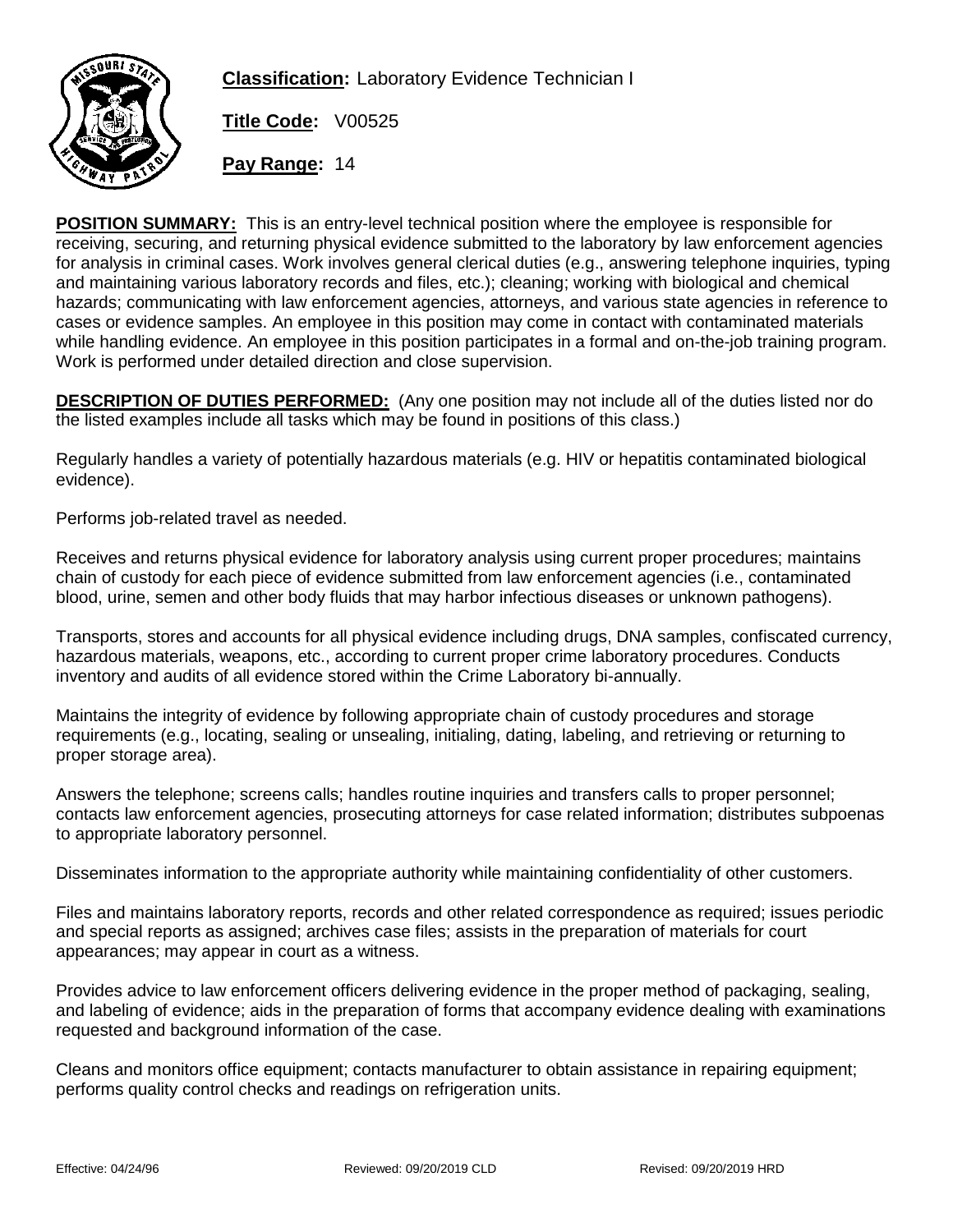## **Classification:** Laboratory Evidence Technician I **Classification:** Page 2

Orders, stocks, and stores chemicals, reagents, and supplies necessary to perform laboratory tests; and maintains a supply inventory and reorders as needed.

Maintains manual and computer databases and inventories.

Performs routine and specialized work area cleaning and decontamination duties using appropriate chemicals and housekeeping materials.

Assists with the preparation of evidentiary samples for testing and maintains accurate detailed records.

Activates and deactivates laboratory security system.

Provides laboratory access to authorized personnel and documents access as needed.

Performs other related duties as assigned.

## **REQUIRED KNOWLEDGE, SKILLS, AND ABILITIES:** Ability to read English effectively.

Ability to communicate in English clearly and concisely, both orally and in writing.

Ability to learn and practice the safety rules and procedures associated with laboratory equipment and chemicals.

Ability to perform work in accordance with prescribed procedures, and prepare accurate records and reports.

Ability to maintain composure while under cross-examination regarding personal and professional qualifications.

Ability to work with restricted, highly sensitive information in a confidential and professional manner.

Ability to establish and maintain harmonious working relations with others.

Ability to work with material that may be biohazardous or of a sexual nature relating to criminal activity (e.g., written material, photographs, and/or verbal language, etc.).

Ability to work hours as assigned.

Possess or ability to obtain a valid Missouri Driver license.

Ability to perform job-related travel (e.g., appearing in court, relaying evidence, attending training meetings and seminars, etc.).

Ability to stand for extended periods and lift moderate loads (30 pounds).

Ability to communicate and interact effectively in the explanation of evidence transfers to other law enforcement agencies, prosecutors and court personnel.

Ability to learn the statutory requirements and Patrol policies and procedures regarding the dissemination of information.

Ability to learn to calibrate, clean, repair, and maintain office equipment.